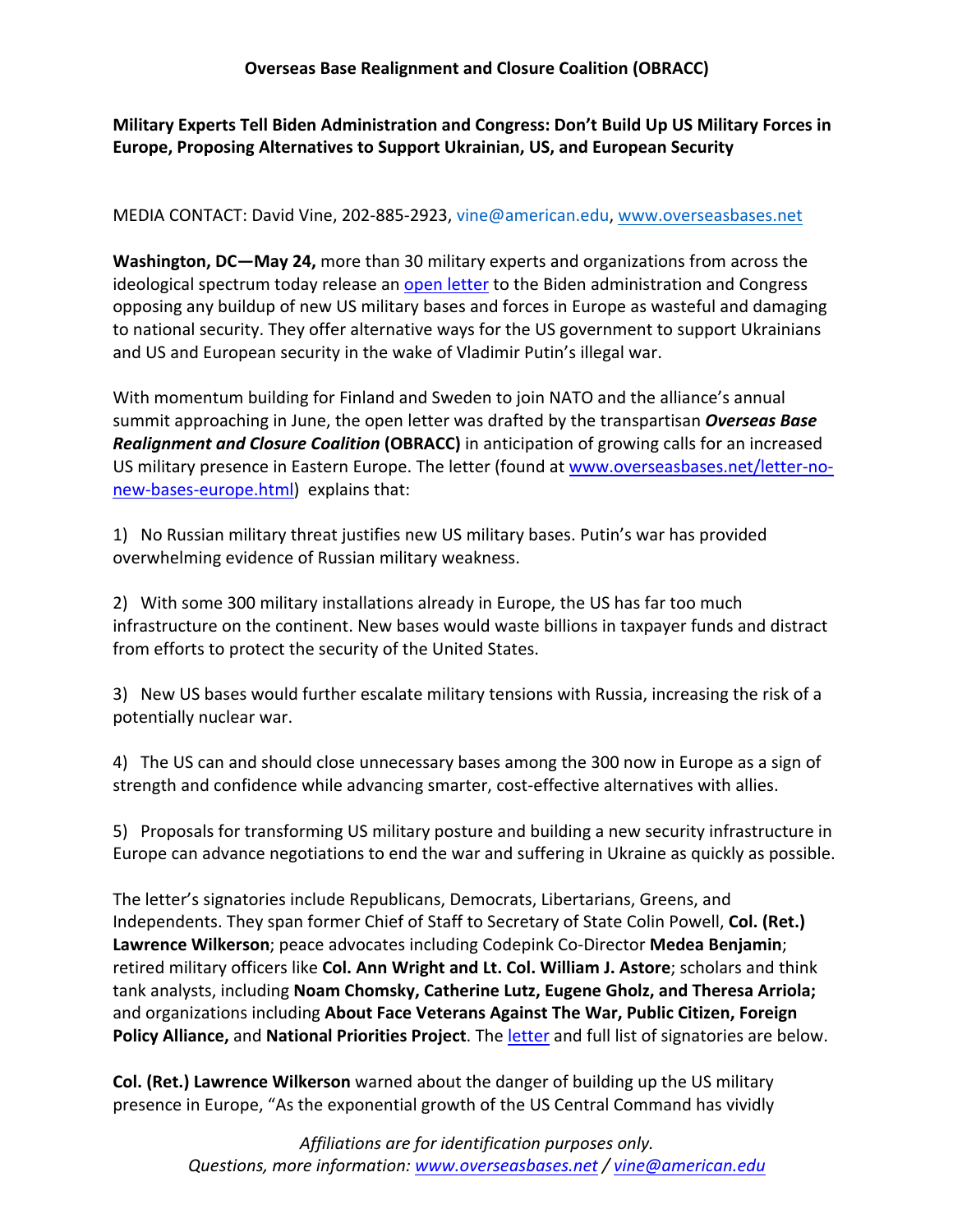## **Overseas Base Realignment and Closure Coalition (OBRACC)**

demonstrated in the Middle East, once the US military is firmly entrenched in foreign bases, the defense contractors and private security firms follow—and threats to American interests are discovered everywhere. This overseas adventurism has to cease or the Empire is doomed. We can't even pay for the half of it—and we're headed for \$30 trillion in aggregate debt by 2030!"

**Medea Benjamin, author and co-founder of CODEPINK,** said, "Biden has an opportunity to totally reformulate US foreign policy, disentangling us from military interventions and focusing instead on multilateralism, cooperation and diplomacy. That would entail shuttering hundreds of overseas bases so we can open the doors to non-military ways of interacting with our neighbors around the world."

**Joseph Gerson, President of the Campaign for Peace, Disarmament and Common Security,**  commented, "Rather than fueling tensions with still more and unnecessary military bases, we need to begin thinking about restoring strategic stability and creating the conditions in which a new European security architecture can be negotiated."

#### **MEDIA CONTACTS**

**David Vine,** Professor, American University; Author of *Base Nation: How U.S. Military Bases Abroad Hard America and the World*: 202-885-2923, vine@american.edu

**Col. Lawrence Wilkerson** (US Army, Ret.), former Chief of Staff to Secretary of State Colin Powell: 703-624-9148; wilkerlb@aol.com

# **Transpartisan Letter Opposing New US Military Bases in Europe and Proposing Alternatives to Support Ukrainian, US, and European Security**

#### May 24, 2022

Dear President Joseph Biden, Secretary of Defense Lloyd J. Austin III, Joint Chiefs of Staff Chair Gen. Mark A. Milley, Secretary of State Antony Blinken, National Security Advisor Jake Sullivan, Members of Congress,

The undersigned represent a broad group of military analysts, veterans, scholars, advocates, and organizations from across the political spectrum who oppose the creation of new US military bases in Europe as wasteful and damaging to national security and who offer alternative ways to respond to the war in Ukraine.

We find the following and expand on each point below:

1) No Russian military threat justifies the creation of new US military bases.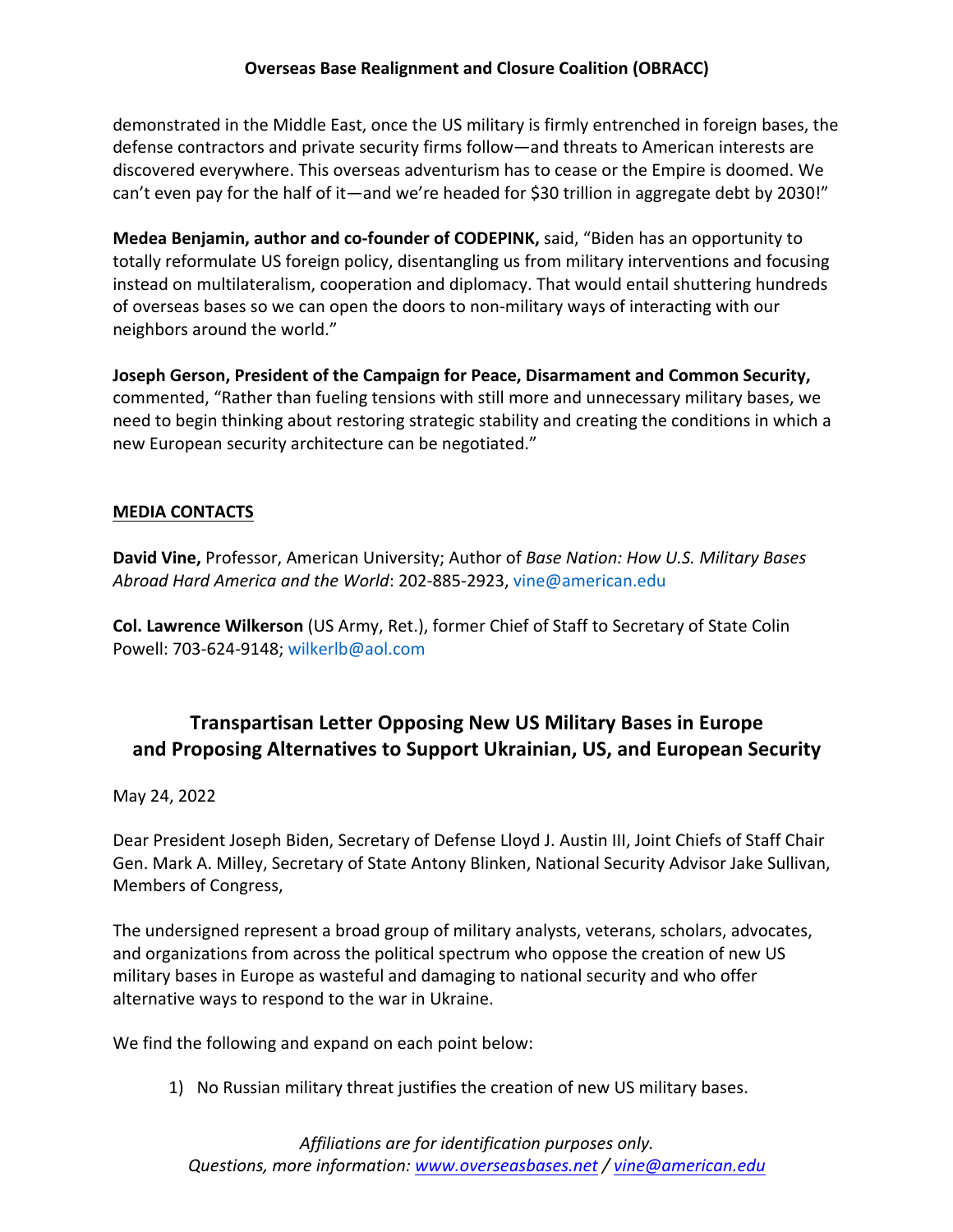- 2) New US bases would waste billions in taxpayer funds and distract from efforts to protect the security of the United States.
- 3) New US bases would further escalate military tensions with Russia, increasing the risk of a potentially nuclear war.
- 4) The US can and should close unnecessary bases in Europe as a sign of strength while deepening smarter, cost-effective alternatives with allies.
- 5) Proposals for US military posture in Europe can advance negotiations to end the war in Ukraine as quickly as possible.

#### **1. No Russian Military Threat Justifies New US Bases**

- **Putin's war in Ukraine has demonstrated the weakness of the Russian military, providing** abundant evidence that it is not a conventional threat to the United States and NATO allies.
- § While fears about Russia among some in Europe are understandable, the Russian military is not a threat to Europe beyond Ukraine, Moldova, and the Caucuses.
- Around 300 existing US base sites in Europe<sup>i</sup> and additional NATO bases and forces plus NATO Article 5 (requiring members to defend any member attacked) provide more than adequate deterrence to any Russian attack on NATO. New bases are simply unnecessary.
- **NATO allies, alone, have military bases and forces that are more than capable to defend** Europe from any Russian military attack. If Ukraine's military can hold off around 75% of Russia's combat forces, i NATO allies do not need additional US bases and forces.
- § Unnecessarily increasing the number of US military bases and troops in Europe would distract the US military from protecting the United States.

#### **2. New Bases Would Waste Billions of Taxpayer Dollars**

- **Building up US bases and forces in Europe would waste billions of dollars better spent on** crumbling US infrastructure and other pressing domestic needs. US taxpayers already spend far too much maintaining bases and forces in Europe: around \$30 billion per year.<sup>iii</sup>
- Even if allies pay for some new bases, US taxpayers will spend considerably more money to maintain larger numbers of US forces in Europe due to transportation costs, increased salaries, and other expenses. Future costs could escalate as host countries often withdraw financial support for US bases over time.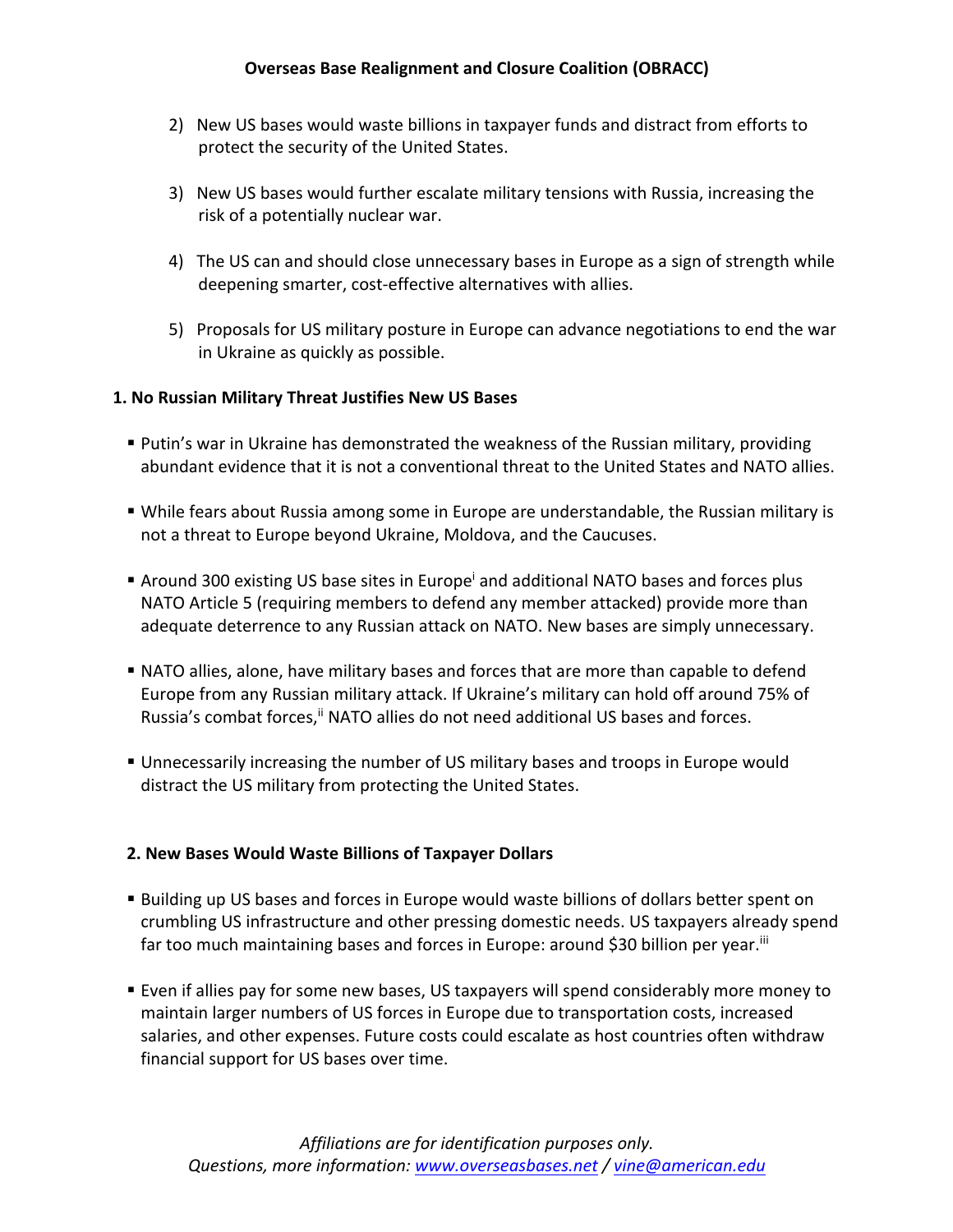**■ Building new European bases likely would inflate the bloated Pentagon budget when we** should be cutting that budget following the end of the Afghan war. The US spends more than 12 times what Russia spends on its military. US allies in NATO already vastly outspend Russia, and Germany and others plan to increase their military spending significantly.<sup>17</sup>

## **3. New Bases Would Escalate US-Russia Tensions, Risking (Nuclear) War**

- Building new US (or NATO) bases in Europe would further escalate growing military tensions with Russia, increasing the risk of a potentially nuclear war with Russia.
- Creating new US military bases in Eastern Europe, closer and closer to Russia's borders, as part of NATO's expansion over the past two decades, has threatened Russia unnecessarily and encouraged Putin to respond militarily. How would US leaders and the public have responded if Russia had built bases recently in Cuba, Venezuela, and Central America?

## **4. Closing Bases as a Sign of Strength and Alternative Security Arrangements**

- § The US military already has far too many military bases—around 300 sites—and too many forces in Europe. Since the Cold War's end, US bases in Europe have not protected Europe. They have served as launchpads for catastrophic wars in the Middle East.
- **The US can and should safely close bases and withdraw forces in Europe as a sign of** strength and confidence in the power of the US military and NATO allies and as a reflection of the actual threat facing Europe.
- § The war in Ukraine has shown what military experts already knew: rapid response forces can deploy to Europe fast enough to be based in the continental United States thanks to air and sealift technology. Many of the troops responding to the war in Ukraine came from the United States rather than from bases in Europe, raising questions about the need for bases and troops in Europe.
- **The war in Ukraine has shown that access agreements at host nation bases, weapons** transport and broader logistics systems, training arrangements, and prepositioning are better and more cost effective ways to help NATO allies protect European security.

#### **5. Proposals to Advance Negotiations to End the War in Ukraine**

**• The US government can play a productive role in negotiations by promising not to build new** bases in Europe.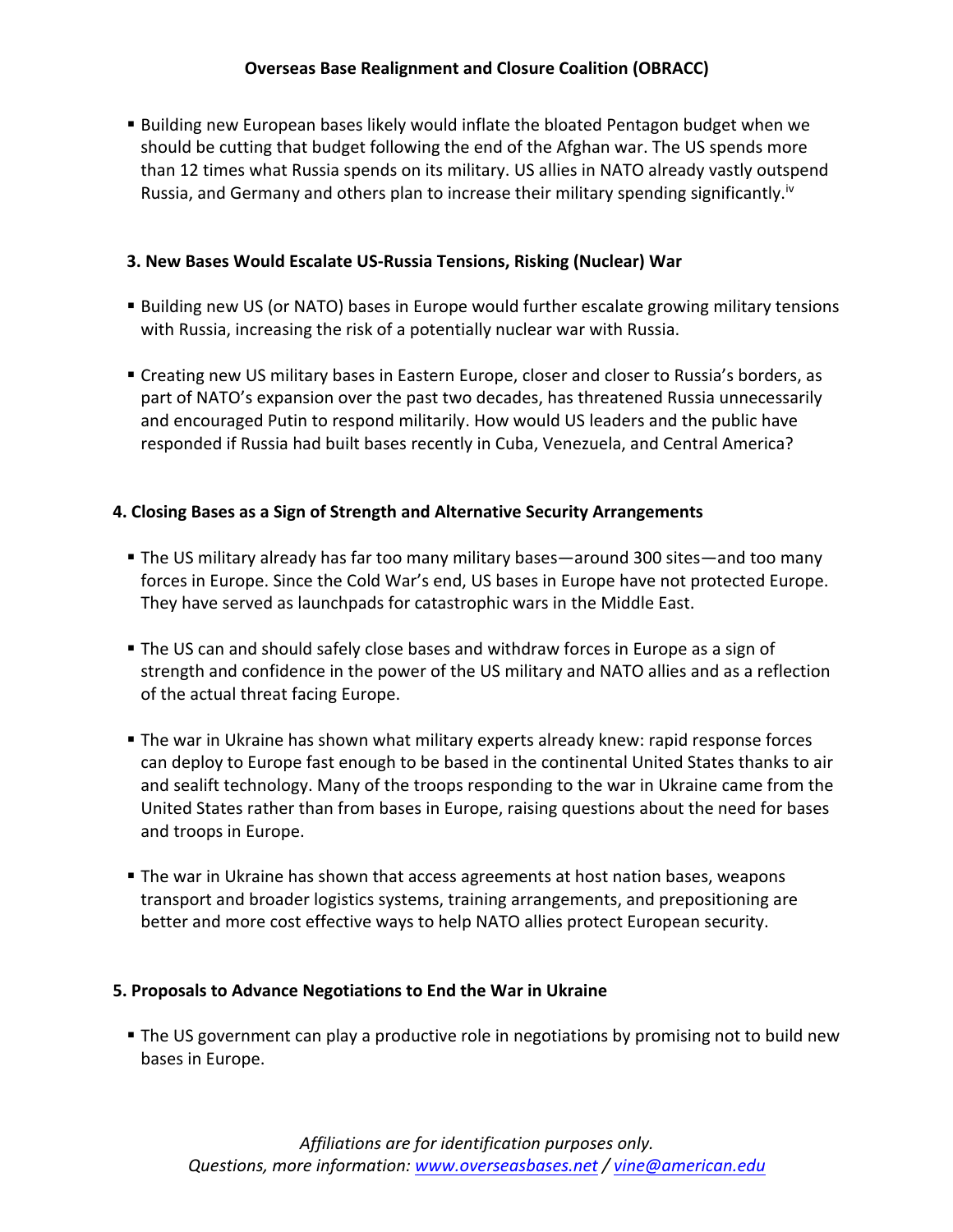- § The US government can promise—publicly or secretly, as in the Cuban Missile Crisis—to reduce its forces, withdraw offensive weapons systems, and close unnecessary bases in Europe.
- **The US and NATO can promise not to admit Ukraine or any new NATO members unless** Russia becomes a member as well.
- **The US and NATO can urge a return to treaties in Europe governing the deployment of** conventional and nuclear forces, including regular inspections and monitoring at bases.

In the interest of US, European, and global security, we urge you not to create additional US military bases in Europe and to support diplomatic negotiations to end the war in Ukraine as quickly as possible.

Sincerely,

## **Individuals (affiliations for identification purposes only)**

Theresa (Isa) Arriola, Assistant Professor, Concordia University William J. Astore, Lt Col, USAF (Ret.) Clare Bayard, Board Member, About Face Veterans Against The War Amy F. Belasco, Retired, Defense Budget Expert Medea Benjamin, Co-director, Codepink for Peace Michael Brenes, Lecturer in History, Yale University Noam Chomsky, Institute Professor (emeritus), MIT; Laureate Professor, University of Arizona Cynthia Enloe, Research Professor, Clark University Monaeka Flores, Prutehi Litekyan Joseph Gerson, President, Campaign for Peace, Disarmament and Common Security Eugene Gholz, Associate Professor, University of Notre Dame Lauren Hirshberg, Associate Professor, Regis College Catherine Lutz, Professor, Brown University Peter Kuznick, Professor of History and Director, Nuclear Studies Institute, American University Miriam Pemberton, Associate Fellow, Institute for Policy Studies David Swanson, Author, World BEYOND War David Vine, Professor, American University Allan Vogel, Board of Directors, Foreign Policy Alliance, Inc. Lawrence Wilkerson, Colonel, US Army (Ret.); Senior Fellow Eisenhower Media Network; Fellow, Quincy Institute for Responsible Statecraft Ann Wright, Colonel, US Army (Ret.); Advisory Board Member, Veterans for Peace Kathy Yuknavage, Treasurer, Our Common Wealth 670

## **Organizations**

About Face Veterans Against The War Campaign for Peace, Disarmament and Common Security CODEPINK